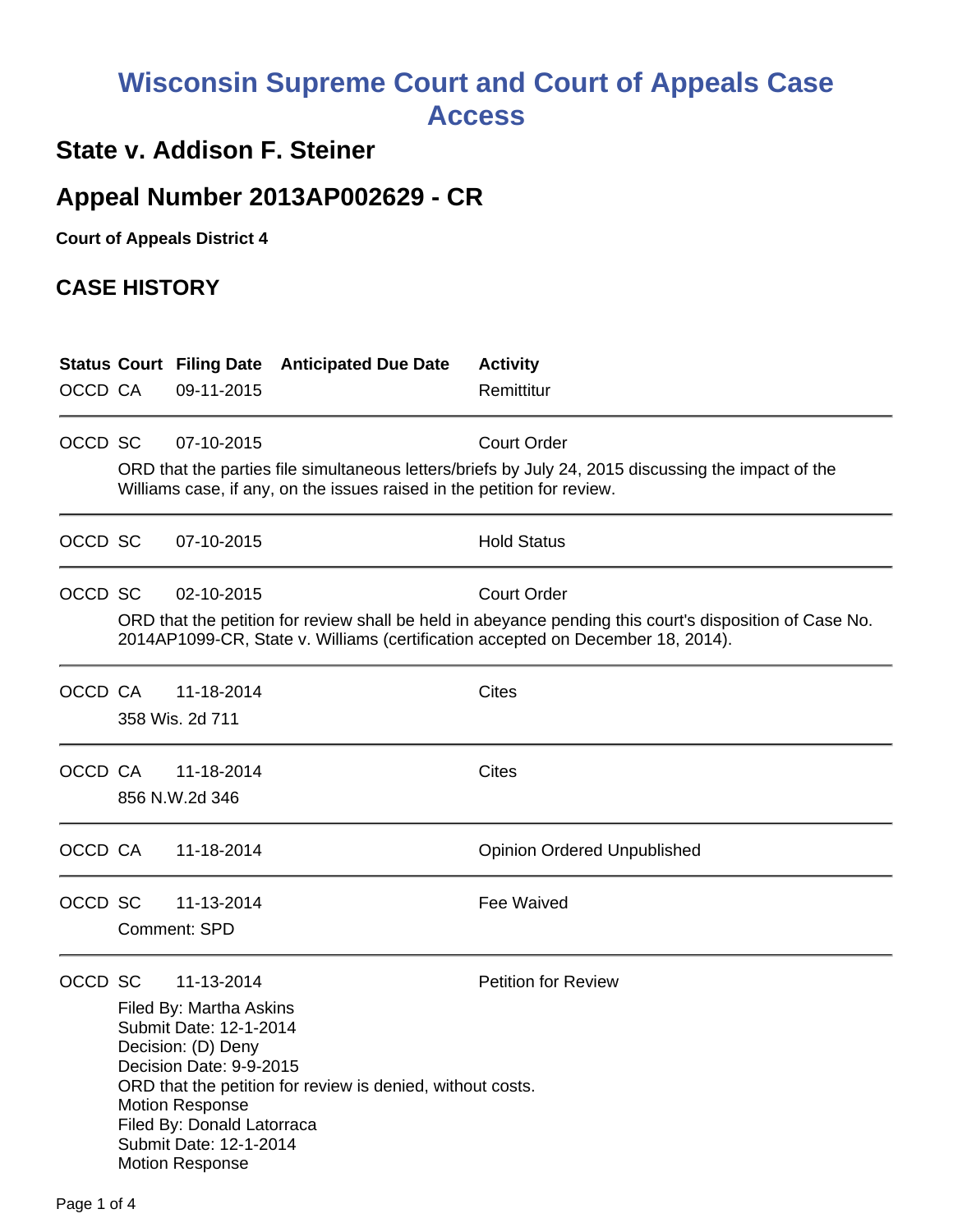Filed By: Martha Askins Submit Date: 1-2-2015 Motion Response Filed By: Donald Latorraca Submit Date: 7-27-2015 Motion Response Filed By: Martha Askins Submit Date: 7-27-2015 OCCD CA 10-16-2014 [Opinion/Decision](http://www.wicourts.gov/other/appeals/caopin.jsp?docket_number=2013AP002629) Judge Panel: Kloppenburg, Lundsten, Blanchard Opinion: Opinion Decision: Affirmed Pages: 9 Written by: Lundsten, Paul Order Text: Judgment and order affirmed. OCCD CA 09-17-2014 Cher Brief [Other Brief-State of Wisconsin Letter Brief](https://acefiling.wicourts.gov/document/uploaded/2013AP002629/137437) Filed By: Donald Latorraca Comment: State of Wisconsin Letter Brief Other Brief-State of Wisconsin Letter Brief OCCD CA 09-17-2014 Cher Brief [Other Brief-Appellant Addison Steiner Letter Brief](https://acefiling.wicourts.gov/document/uploaded/2013AP002629/137435) Filed By: Martha Askins Comment: Appellant Addison Steiner Letter Brief Other Brief-Appellant Addison Steiner Letter Brief Appx to Other Brief-Appellant Addison Steiner OCCD CA 09-02-2014 Court Order ORD that, within 15 days from the date of this order, the parties shall file simultaneous letter briefs consisting of no more than 3,000 words each addressing the question above. OCCD CA 05-08-2014 Submitted on Briefs OCCD CA 04-24-2014 Briefs Received At State Law Library OCCD CA  $04-10-2014$  Record and Briefs Sent to District 4 OCCD CA 04-08-2014 Reply Brief [Reply Brief](https://acefiling.wicourts.gov/document/eFiled/2013AP002629/110202) Filed By: Martha Askins OCCD CA 03-21-2014 Brief of Respondent(s) [Brief of Respondent](https://acefiling.wicourts.gov/document/eFiled/2013AP002629/109540) Filed By: Donald Latorraca OCCD CA 03-05-2014 Attorney Change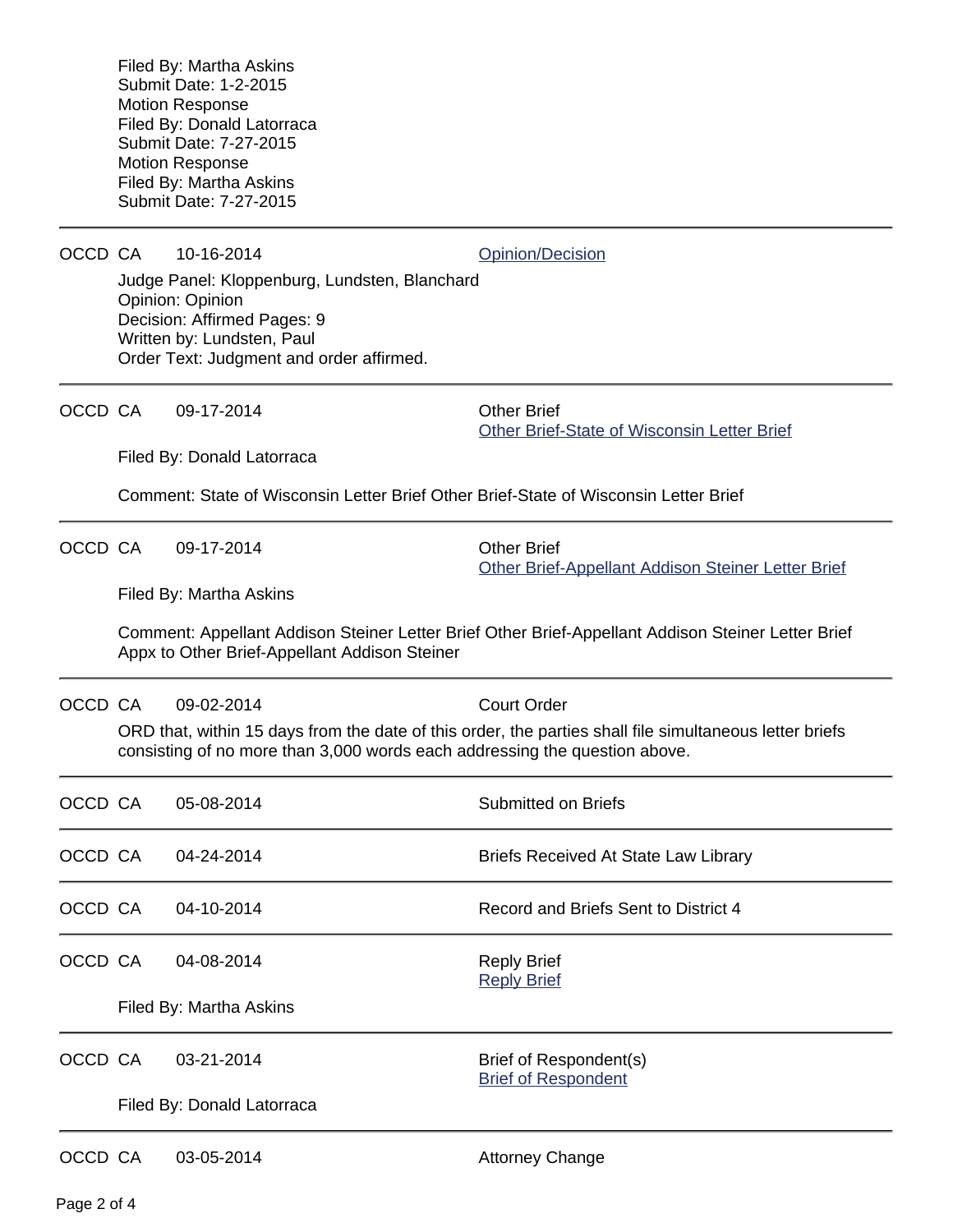| OCCD CA |                                                                                                                                                   | 02-24-2014                                        | Brief & Appx of Appellant(s)<br><b>Brief of Appellant</b> |  |  |  |  |
|---------|---------------------------------------------------------------------------------------------------------------------------------------------------|---------------------------------------------------|-----------------------------------------------------------|--|--|--|--|
|         | Filed By: Martha Askins                                                                                                                           |                                                   |                                                           |  |  |  |  |
|         |                                                                                                                                                   | Comment: Appx to Brief of Appellant(s)            |                                                           |  |  |  |  |
| OCCD CA | 02-11-2014                                                                                                                                        |                                                   | Motion to Extend Time                                     |  |  |  |  |
|         |                                                                                                                                                   | Filed By: Martha Askins<br>Submit Date: 2-12-2014 |                                                           |  |  |  |  |
|         | Decision: (G) Grant<br>Decision Date: 2-14-2014<br>ORD that the time to file the appellant's brief and appendix is extended to February 25, 2014. |                                                   |                                                           |  |  |  |  |
|         |                                                                                                                                                   | See BAP event due on 2-25-2014                    |                                                           |  |  |  |  |
| OCCD CA |                                                                                                                                                   | 01-02-2014                                        | <b>Sealed Documents</b>                                   |  |  |  |  |
|         | Comment: PSI #50                                                                                                                                  |                                                   |                                                           |  |  |  |  |
| OCCD CA |                                                                                                                                                   | 01-02-2014                                        | Record                                                    |  |  |  |  |
|         | Comment: 1-1 to 99-1; PSI #50                                                                                                                     |                                                   |                                                           |  |  |  |  |
| OCCD CA |                                                                                                                                                   | 12-09-2013                                        | <b>Statement on Transcript</b>                            |  |  |  |  |
|         |                                                                                                                                                   | Filed By: Martha Askins<br><b>Status: Ordered</b> |                                                           |  |  |  |  |
|         | Comment: 11/29/13 -- Ct Rptr Lisney filed and served transcript                                                                                   |                                                   |                                                           |  |  |  |  |
| OCCD CA |                                                                                                                                                   | 12-05-2013                                        | Court Reporter's Statement-Trans.                         |  |  |  |  |
|         |                                                                                                                                                   | Court Reporter Name: (Kolkind, Teresa)            |                                                           |  |  |  |  |
| OCCD CA |                                                                                                                                                   | 12-02-2013                                        | <b>Transcript filed in Circuit Court</b>                  |  |  |  |  |
| OCCD CA |                                                                                                                                                   | 11-29-2013                                        | Notif. Sent-Filing of NAP & Ct. Record                    |  |  |  |  |
| OCCD CA |                                                                                                                                                   | 11-29-2013                                        | <b>Fee Waived</b>                                         |  |  |  |  |
|         | <b>Comment: SPD</b>                                                                                                                               |                                                   |                                                           |  |  |  |  |
| OCCD CA |                                                                                                                                                   | 11-29-2013                                        | Notice of Appeal & Court Record                           |  |  |  |  |
| OCCD CA |                                                                                                                                                   | 11-29-2013                                        | X Transfer                                                |  |  |  |  |
| OCCD CA |                                                                                                                                                   | 11-25-2013                                        | Notice of Appeal filed in Cir. Ct.                        |  |  |  |  |
| OCCD CA |                                                                                                                                                   | 11-22-2013                                        | Received SPD Appointment Order                            |  |  |  |  |